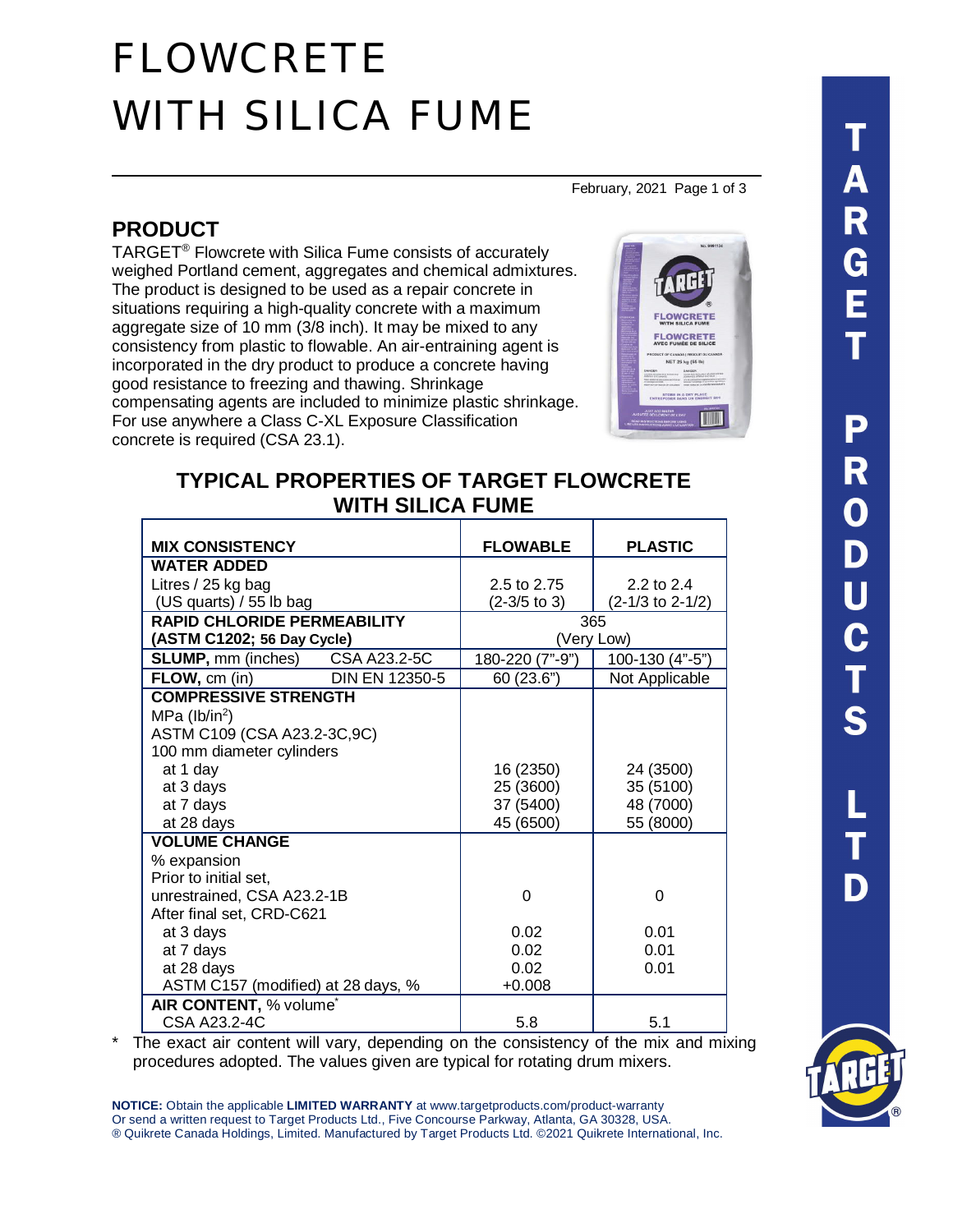# FLOWCRETE WITH SILICA FUME

February, 2021 Page 2 of 3

#### **USES**

TARGET Flowcrete with Silica Fume is designed for uses such as the following:

- · Grouting of keyways or general grouting operations where a maximum aggregate size of 10 mm (3/8 inch) is desirable.
- · Levelling beds with a thickness of 25 mm (1 inch) or more.
- · Void filling where a 10 mm (3/8 inch) aggregate is desirable or where the minimum dimension of the pour exceeds 25 mm (1 inch). For smaller dimensions, use TARGET Machine Base Grout, TARGET Portland Expanding Grout or TARGET 1118 Grout.
- Structural repairs and applications requiring a high quality concrete at any consistency between plastic and flowable where the quantities involved or placement conditions make the use of conventional ready-mixed concrete impractical.
- · For concrete pours and surfaces requiring Class C-XL Exposure Classification (CSA A23.1) including structurally reinforced concrete exposed to high chlorides or other severe environments with or without freezing and thawing conditions, with higher durability performance expectations than the C-1, A-1 or S-1 classes. Can also be used in bridge decks, parking decks and ramps, all marine structures located within the tidal and splash zones, concrete exposed to seawater spray, and salt water pools.

### **PROCEDURES**

1. Prepare existing concrete surfaces for application of TARGET Flowcrete with Silica Fume by thoroughly cleaning, using appropriate techniques to remove dirt, oil, laitance, efflorescence or deteriorated concrete. Mechanically roughening Host concrete surfaces may be required. Bring existing concrete surface to SSD (Saturated Surface Dry) to ensure a firm bond.

**Note:** In some cases, such as overlays, levelling beds or repair work, a bonding slurry of TARGET Fast Set Patching Concrete with a mixture of one part by volume of TARGET Polymer Bonding Agent to two parts by volume of clean water is required. See product literature for TARGET Polymer Bonding Agent for additional details. Placing of TARGET Flowcrete with Silica Fume over the slurry coat should be completed before the slurry dries and within one hour of mixing the slurry.

2. Add clean water to a suitable mixing container. Appropriate mixers include Jiffler or paddle mixers powered by a 1/2 inch drill, or conventional mortar or concrete mixers where batch sizes warrant the use of a larger mixer. Rotating drum mixers are suitable only if the batch size is 50% to 75% of the nominal capacity of the mixer, and the mixer fins are in good condition.

**NOTICE:** Obtain the applicable **LIMITED WARRANTY** at www.targetproducts.com/product-warranty Or send a written request to Target Products Ltd., Five Concourse Parkway, Atlanta, GA 30328, USA. ® Quikrete Canada Holdings, Limited. Manufactured by Target Products Ltd. ©2021 Quikrete International, Inc.